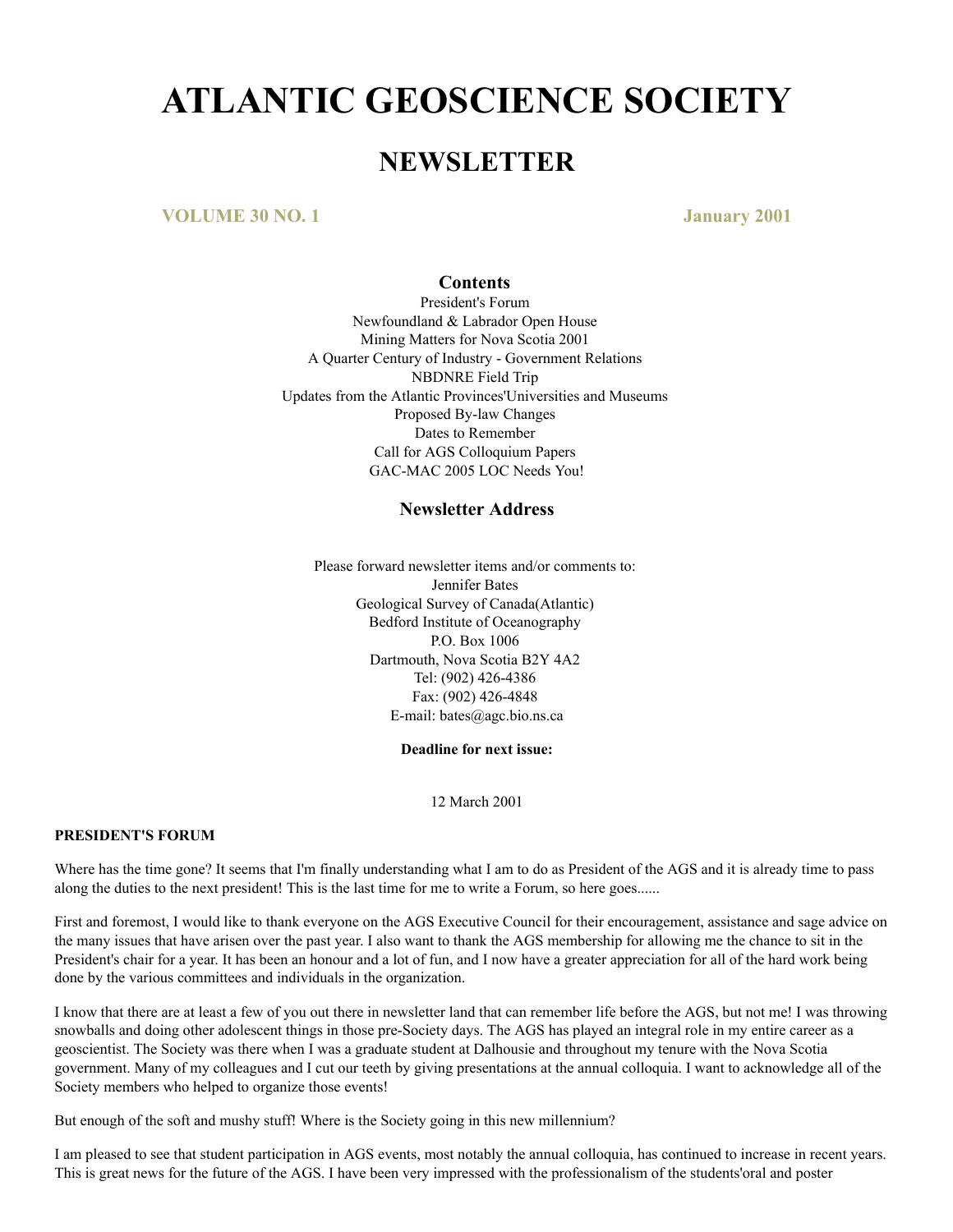presentations at recent conferences. Many students, in my opinion, have surpassed those given by the more senior members in both style and content ... this also bodes well for the Society! To all these students, congratulations.

The later part of the 20<sup>th</sup> century witnessed unprecedented downsizing, rightsizing and other vogue management initiatives. The longterm effects are yet to unfold. However, despite reductions in staff levels in many geoscience organizations including provincial surveys, such as my own, there continues to be a dedicated group of geoscience professionals that are committed to ensuring the legacy of the Society. To all these people, thanks.

The advent of the offshore, and possibly onshore, oil and gas production along the east coast of Canada will reshape the geoscience needs of the Atlantic region and will undoubtedly have a profound effect on the future of the AGS. This unprecedented boom in the Atlantic petroleum industry will undoubtedly present new challenges and opportunities for the Society, which I feel must be embraced if the Society is to remain vibrant in this new millennium. To this end, AGS has had initial discussions with the Canadian Society of Petroleum Geologists regarding potential partnership opportunities for the two societies. And, Tom Martel is currently organizing a technical session for the upcoming Colloquium in Moncton focusing on petroleum-related topics in Atlantic Canada. These are great first steps!

What about minerals? I am pleased to see that the mineral industry in Atlantic Canada continues to play an integral part of this region's economy. The mineral industry continues to employ thousands, mostly in rural regions where high-paying jobs are generally hard to find. Recent exploration has led to the discovery of numerous metallic and industrial mineral deposits in Newfoundland, New Brunswick and Nova Scotia, ensuring that minerals will continue to play and important role in our region. The potential for development of a plastics industry using the oil and gas from offshore projects may also provide a local market for several industrial mineral products, such as limestone or kaolin, as fillers. The petroleum industry also requires storage facilities, and subsequently presents a potential use for our salt structures. Many of these developments will require geoscience input and present other avenues for future AGS initiatives.

As a backdrop to these mineral and petroleum opportunities, the public continues to request/require geoscientific input into a plethora of environmental, geotechnical, educational and other issues. Geoscientists are, after all, Earth scientists, and as such should be at the forefront of any topics related to the Earth. Once again the AGS and its members can capitalize on many of these issues.

In short, I am confident that the Atlantic geoscience community can, and should, play an important role in the future of Atlantic Canada. I am encouraged by the continued enthusiasm of many AGS members and am sure that the Society will continue to grow and flourish. Thanks for allowing me to be President for the year! I encourage all of you to attend the AGS Colloquium in Moncton on February 9 and 10, 2001 at the Delta Beausejour Hotel where you can witness the breadth of geoscience research in our region. I hope to see you there!

#### *Mike MacDonald, AGS President*

#### **NEWFOUNDLAND & LABRADOR OPEN HOUSE 2000**

The 24<sup>th</sup> Annual Review of Activities of the Department of Mines and Energy took place on November 2, 2000. As in past years it was held in conjunction with the joint annual meeting of the CIM Newfoundland Branch. Over 150 delegates attended the meeting and despite the lower registration this year, the meeting was upbeat and positive. A delegation of Geological Survey of Canada (GSC) representatives were also present, some of whom participated in planning sessions with Geological Survey of Newfoundland and Labrador (GSNL) managers as part of the Joint Geoscience Programs Committee.

The open house included review presentations on GSNL and GSC activities in the province, mining and exploration updates, petroleumsector update and a review of opportunities at the Centre for Earth Resources Research at Memorial University. Technical presentations included talks on the joint GSC-GSNL geological bridges of eastern Canada, new gold environments on the Burin Peninsula, and the Nain Plutonic Suite, host to the Voisey's Bay Ni-Cu-B-Co deposit. Thirty-eight posters were also on display during the open house and continued through the CIM meeting. A public lecture entitled "Life - The Real Survivor : A Four-Billion-Year Odyssey Through the Fossil Record" was presented by W. Douglas Boyce of the GSNL.

A Prospectors Tent, a Core Shack and a commercial trade show were also part of the CIM conference. About fifty prospectors attended the meeting with about fifteen exhibiting in the Prospectors Tent. A number of Newfoundland-based junior exploration companies were also present. An *Explore the Outdoors* display promoting prospecting and the mineral industry was sponsored by the Matty Mitchell and Norm Peters Prospectors Resource rooms, the CIM, the Newfoundland and Labrador Chamber of Mineral Resources and the GSNL. Finally, the CIM Newfoundland Branch presented Deborah Downey of GSNL and Ken Andrews of Mineral Lands with Certificates of Appreciation for their years of support for, and participation in, Branch activities.

*Baxter Kean, Geological Survey of Newfoundland and Labrador*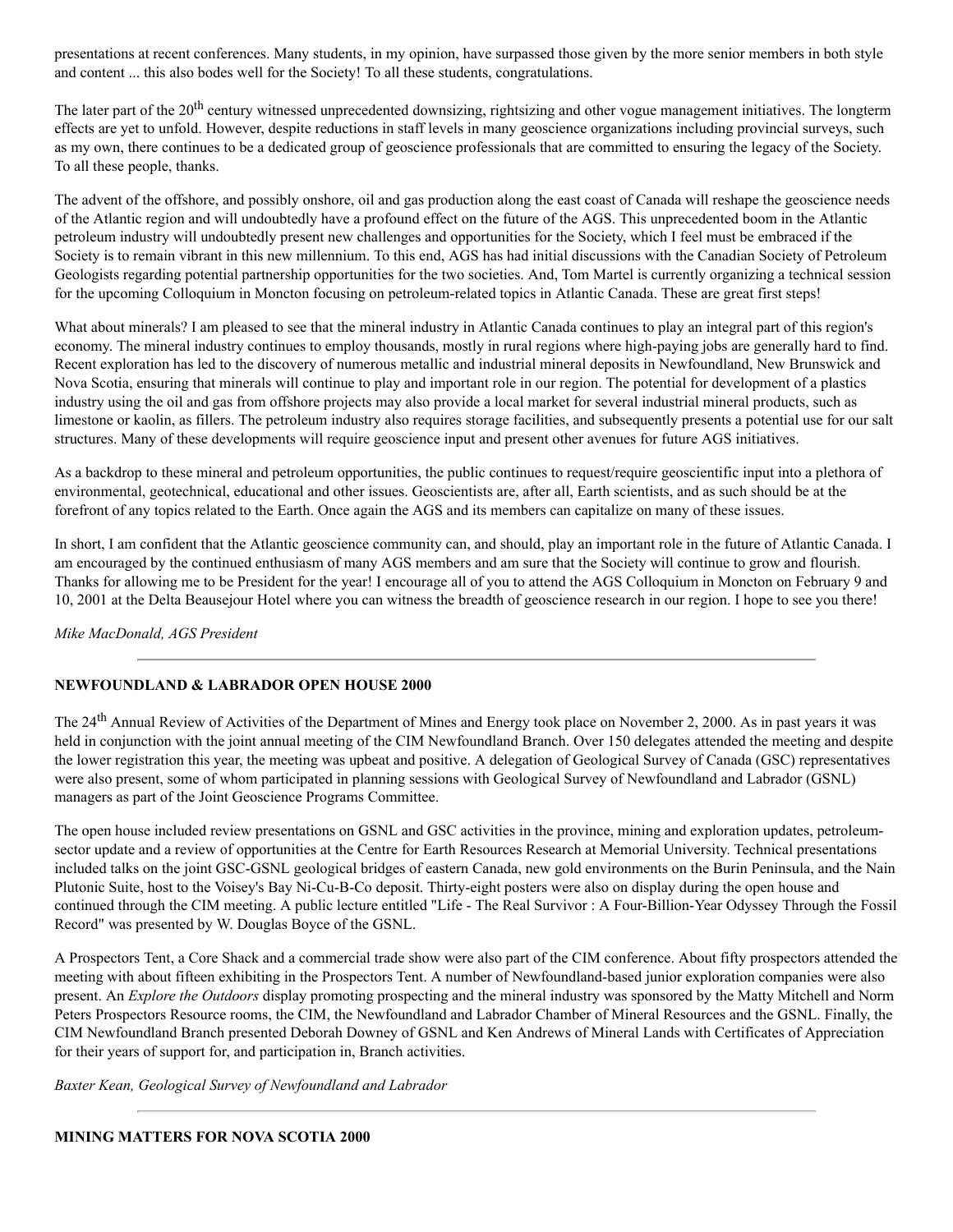For several years the media have devoted attention to the economic boom associated with Nova Scotia's offshore oil and gas industry. Against this backdrop, there has been considerable coverage of the "demise" of underground coal mining in Cape Breton Island. The result is an all-too-common view by many Nova Scotians that mining is a sunset industry which is not important to the provincial economy. This is far from true, and there are many exciting opportunities in the mineral industry in Nova Scotia. In light of this, the Department of Natural Resources (DNR) recognized the importance of raising the profile of mining with the general public, politicians and agencies involved with economic development in Nova Scotia. Accordingly, DNR changed the focus of its annual Review of Activities in 1998 to help raise the awareness and understanding of the mining industry in Nova Scotia. The new conference was called *Mining Matters for Nova Scotia: Opportunities for Economic Development*.

*Mining Matters for Nova Scotia 2000* was held in Halifax's World Trade and Convention Centre on Monday and Tuesday, October 30 and 31. This year's conference was a partnership of the Department of Natural Resources, the Mining Society of Nova Scotia, the Nova Scotia Chamber of Mineral Resources and the Nova Scotia Prospectors Association. The meeting, subtitled *Opportunities for Economic Development*, retained the diverse program content initiated in 1998 as a way to illustrate to an equally diverse audience the contributions of minerals and mining to Nova Scotia. Invitations to attend the two-day event were widely distributed to other provincial government departments, regional development agencies, special interest groups and the general public, in addition to the traditional audience of local, national and international exploration companies, prospectors and producers, and other federal and provincial geological surveys. This advertising campaign resulted in a registration of approximately 325 delegates.

Oral presentations were grouped into three themes: *Current Developments in Nova Scotia's Mining Industry* (a session hosted by the Mining Society of Nova Scotia); *Building a New Economy in Cape Breton Island: Potential Contributions from Mining*; and *Current Geoscience Research in Nova Scotia*. The presentations examined a range of topics including: the source(s) of mercury in loons at Kejimkujik Park; base metal potential of major faults in central Nova Scotia; details of Carboniferous waters in the Sydney Coalfield; potential uses of

salt structures (including their use for

petroleum storage) in northern Nova Scotia; and exploring for buried Cretaceous - Quaternary valleys in Cape Breton Island. The content and presentation of this year's talks were outstanding.

Did you know that the best working hypothesis for the origin of our moon is that it resulted from a meteorite impact on the early-formed Earth? A number of fortunate delegates heard about this and much more in the keynote address entitled "The Terrestrial Impact Record" by Dr. Richard Grieve from the Geological Survey of Canada in Ottawa. Dr. Grieve presented a riveting overview of the geological evidence for impact structures on the Earth with specific reference to the Chicxulub structure in Mexico. This structure is the result of an impact that was most likely responsible for the global mass extinction at the Cretaceous-Tertiary boundary 65 million years ago.

Mining Matters for Nova Scotia 2000 featured a wide range of displays that made for a diverse and interesting poster session. Geoscience posters were presented by DNR staff, university researchers and the GSC (Ottawa and Dartmouth). Industry representations included displays by the Nova Scotia Prospectors Association, the Chamber of Mineral Resources of Nova Scotia, mineral producing companies (e.g. cement, salt, aggregate, silica sand, bricks and slate), mineral exploration companies and service companies.

Mining Matters for Nova Scotia 2000 was an unqualified success. Organizers are already incorporating suggestions for improvements into their planning for next year's conference which will be held in Halifax in early November.

*Mike MacDonald, NSDNR*

#### **A QUARTER CENTURY OF INDUSTRY-GOVERNMENT RELATIONS**

How time flies! Particularly so for the small event that began 25 years ago in Fredericton, New Brunswick as a means of increasing communications between government geoscientists and the mineral industry sector. This event is the New Brunswick Department of Natural Resources and Energy's Annual Review of Activities known informally as Open House.

Preparations for this year's Review of Activities, held November 6-8, started in early July when a decision was made to celebrate the silver anniversary. Over the ensuing months, several staff members worked diligently to prepare a special technical and social program.

Following on the success of the 1999 Industry Forum, this year's Forum was organized to continue participation by industry.

The 2000 Annual Review of Activities commenced with a pre-conference workshop and field trip. The one-day workshop, organized by the Geology Department of the University of New Brunswick and lead by David Lentz (UNB) and Marcos Zentilli (Dalhousie University) gave the 25 participants from industry an overview of the characteristics of porphyry Cu-Mo-Au deposits.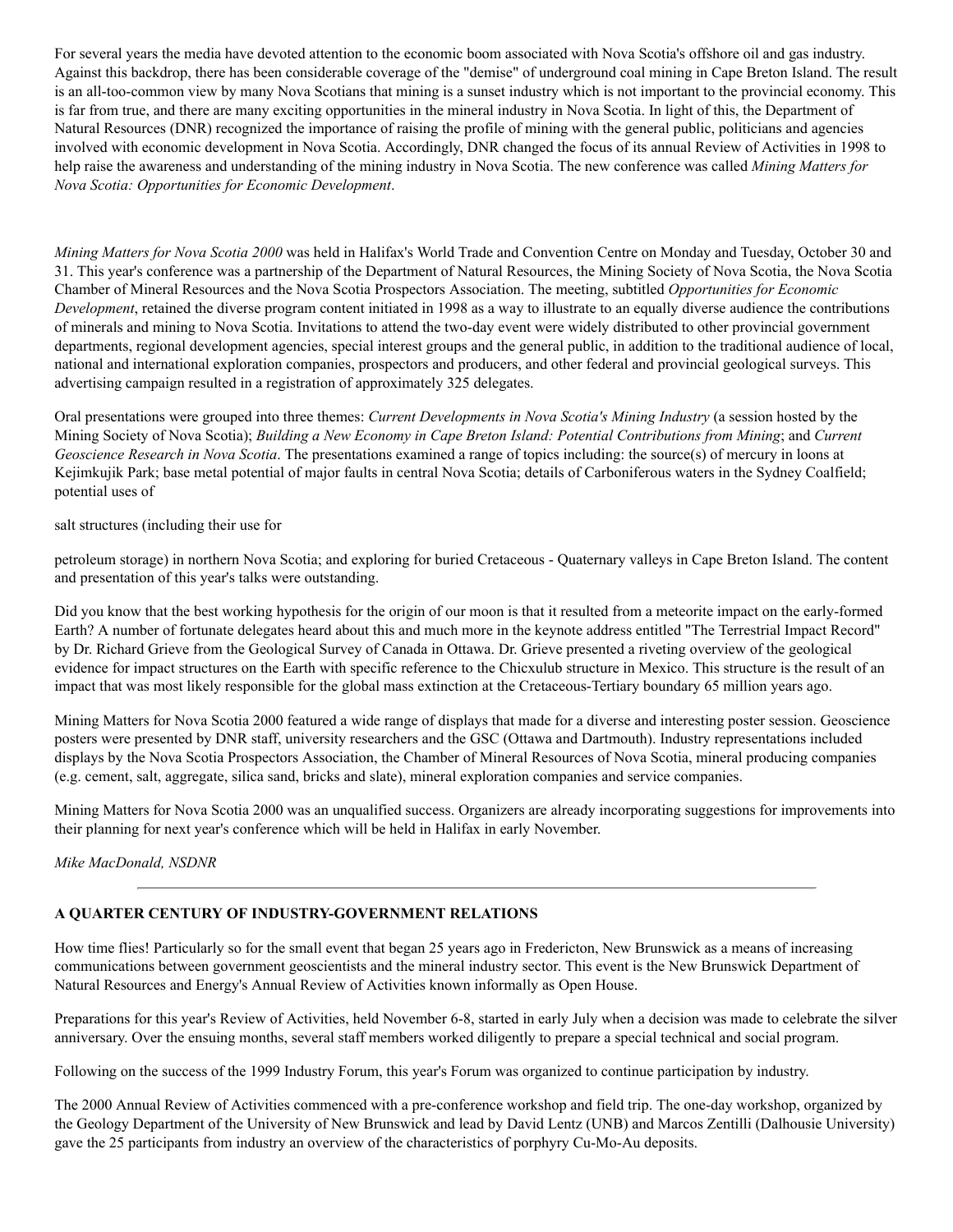This year's field trip focused on the hydrocarbon sector which is currently attracting much interest. Clint St. Peter (DNRE) led a group of 25 people to sites in southeastern New Brunswick where most of the exploration for hydrocarbons has occurred.



NBDNRE field trip to southern New Brunswick hydrocarbon sites

After returning from these pre-conference events, delegates were welcomed by the annual *Business New Brunswick Meet & Greet* reception in the poster session and trade show exhibit hall. Here delegates had an opportunity to review the latest geoscience projects being carried out by government-university staff, visit the core shack displays and discuss potential business opportunities with the trade show vendors. This year 51 posters and exhibits were presented.

At mid-evening, more than 130 people gathered in the first *Prospector's Pub*, which included entertainment by the local band Mackinaw, an

informal jam session and lots of door prizes. Reports to date indicate that this event was a great success.

Tuesday morning commenced with introductory remarks by the Honourable Jean Volpé, Minister of Natural Resources and Energy, followed by presentations from the Prospectors and Developers Association of Canada and Noranda Incorporated. The technical program included talks given by staff of the Geological Surveys Branch and representatives of the University of New Brunswick, Acadia Unviersity, Geological Survey of Canada (Quebec) and the Maine State Geological Survey.



Dick Potter, guest speaker at the 2000 Annual Review, cuts open the door to the Prospector's Camp at the launch of the first New Brunswick Annual Review Prospector's Pub.

A highlight of this year's conference was the release of the updated and digitally produced 1:500 000 scale bedrock geology map of New Brunswick compiled by Les Fyffe, Steve McCutcheon and staff of the Geological Surveys Branch.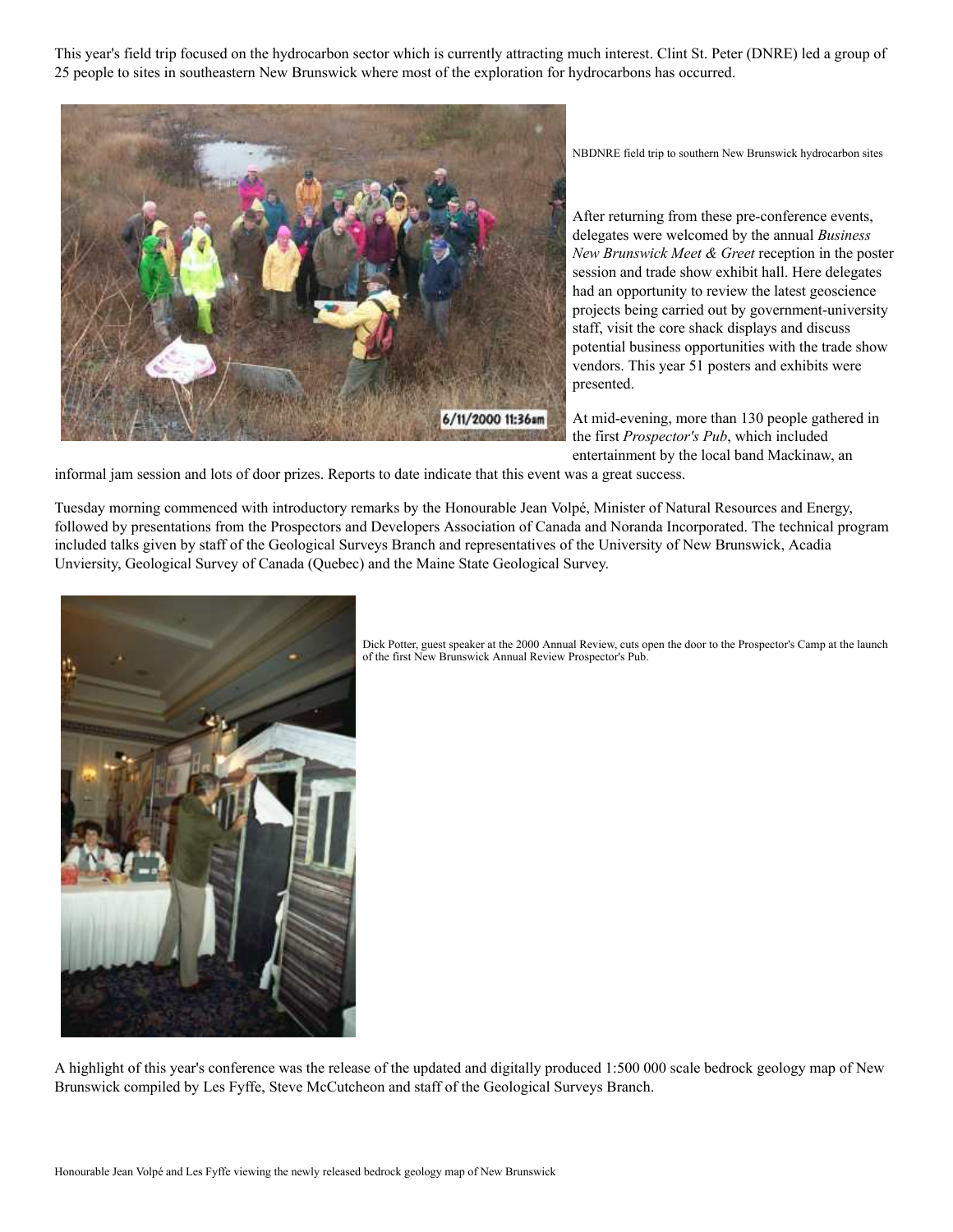

The annual Tuesday night banquet attended by more than 165 people was a great hit. The focal point of each table was a Welsh miner's lamp. This year's guest speaker was Dr. R.R. Potter, former Assistant Deputy Minister of the New Brunswick Department of Natural Resources and Energy. Dr Potter's talk "Looking Forward in the New Millennium" was a refreshing look at accomplishments over the last quarter century and a positive outlook for tomorrow's industry.

Wednesday's Industry Forum consisted of presentations by exploration, mining, hydrocarbon and research industry sectors. Topics ranged from gold to potash, natural gas to reclamation, and value-added products to deep-penetration geochemical research techniques. A wealth of information was offered to the delegates.

Attendance at the Review of Activities was an all-time record of 280 delegates including prospectors, exploration geologists, engineering consultants, and government and university staff. As well, Division retirees returned to celebrate the Anniversary and the end of the Millennium.

The 2000 Review of Activity was seen as the best ever. But what about the next Annual Review in 2001? Watch for the first notice in June.

*Don J.J. Carroll, NBDNRE*

#### **NBDNRE FIELD TRIP**

All reports from Fredericton suggest that the New Brunswick Department of Natural Resources and Energy 25th Annual Review of Activities, November 6-8, 2000, was a success. This year, for the first time, a field trip was organized for those interested in the increasing onshore petroleum activity in southeast New Brunswick. Clint St. Peter and colleagues in the Department squired a mix of geo-logists, geophysicists, petroleum promoters and marketers, government people and the curious, to two sites that showed the Albert Formation oil shales source and reservoir rocks then to the location where a Columbia Natural Resources Limited (CNR) workover rig has been actively assessing prospective oil zones in a recently drilled hole.

The thirty-strong group endured the two-hour drive, with the fog and the "dry drizzle" that persisted all day, to visit the Upper Dorchester quarry site on the east side of the Memramcook River. The group then played the tides and walked the two-kilometre coastal section of the Albert Formation at Boudreau Village on the east side of the Petitcodiac River. We understand that all went well until it came to finding the CNR rig deep in the woods. Various cell phone calls routed via Buffalo to Fredericton finally found Don Gemmel of 3D Consultants onsite vigorously maintaining that he had put a perfectly visible sign at the end of the woods road which had by then been driven by twice. Indeed, on the third try the sign was there, though the good-hearted joshing of Don's sign-placing abilities continued over the two-day Open House and into the well-attended banquet on Tuesday evening.

AGS member Alan Ruffman made a surprise special presentation to the navigationally-challenged Clint St. Peter at the banquet, by way of thanks for his successful field trip efforts. The token of appreciation was a compass that incorporated a thermometer to tell Clint in the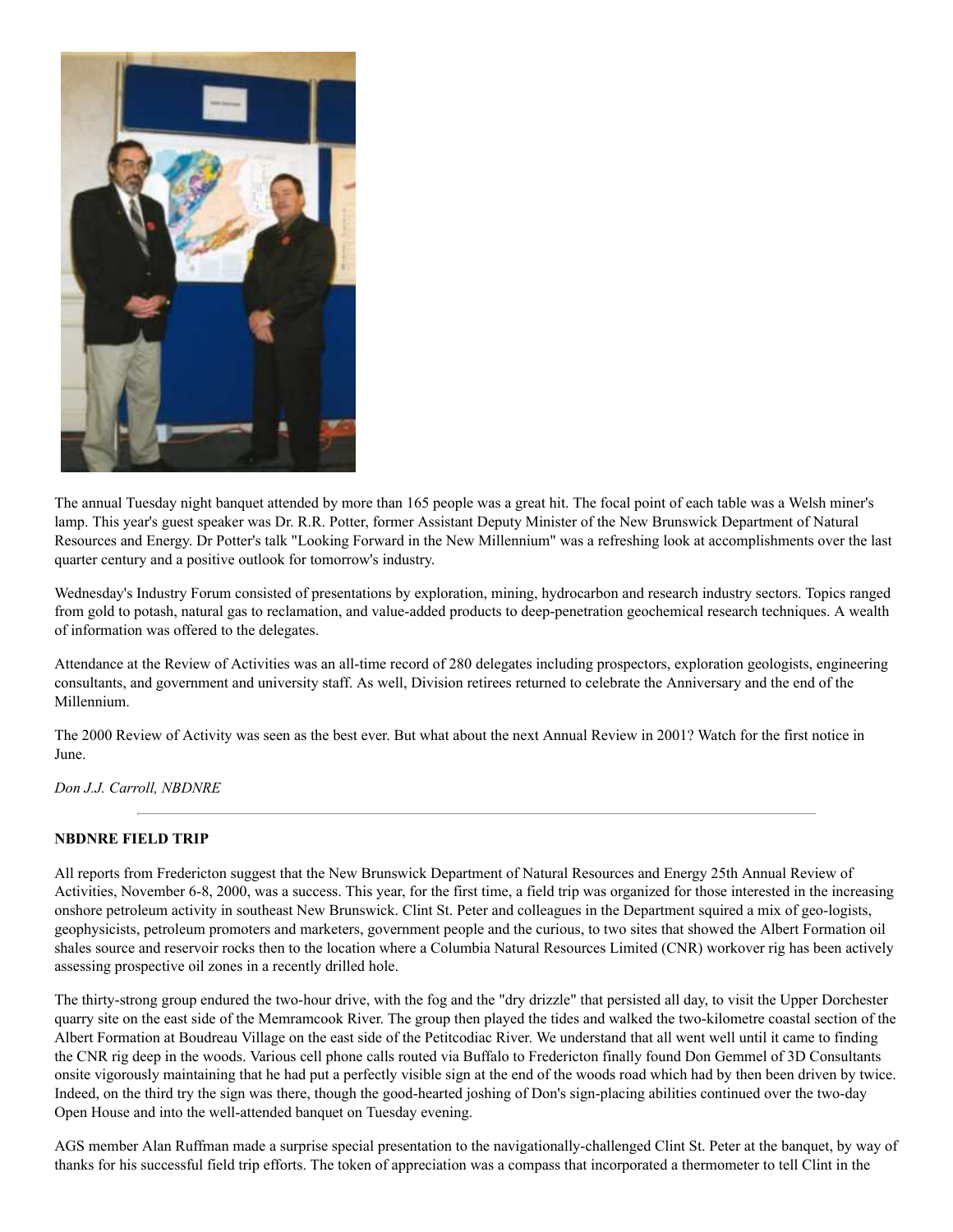future when he is getting closer to his target (hot) or further away (cold), and a piercing whistle when all else fails.

#### *Alan Ruffman, Geomarine Associates*

#### **UPDATES FROM THE ATLANTIC PROVINCES'UNIVERSITIES AND MUSEUMS**

#### **Acadia University**

The academic year is half gone, and the Geology Department at Acadia has been busy. The first big event of the year was the visit by Paul Olsen from the Lamont-Doherty Earth Observatory (Columbia University, New York) as the 25th Huggins Science Seminar speaker. Paul entertained a crowd of about 150 people with his observations on the beginning of the age of dinosaurs, and the surprising correlations between sudden declines in the number of dinosaurian species and major volcanic episodes on Earth. Next day, Paul spoke to a more geological audience on the correlations he has been able to establish between the Triassic-Jurassic rocks of eastern North America, including the Fundy area, and Morocco. I think we were all very surprised to see some remarkably familiar red sandstones and conglomerates in the mountainous desert of North Africa.

In November, we were privileged to host Ian Parsons, from Edinburgh University, as the Mineralogical Society of America distinguished lecturer. He made two presentations, one on the spectacular igneous layering in the Klokken intrusion in southern Greenland, and the other on the micro-structure of feldspars, leaving us with the intriguing possibility that dislocations in the crystal structure may have been the site where life first became organized.

For the past two summers we have hosted a team of researchers from Aberdeen University, Scotland, who have been investigating the stratigraphy, sedimentology and geochemistry of the Triassic sedimentary rocks around the Minas Basin. Led by Ph.D. candidate Simon Gould, and his supervisor, Brian Williams the group presented a short conference on their work to us in June.

In the Fall term, an eager group of students attended the 50th AUGC at Dalhousie University. Kaesy Gladwin did the honours for Acadia, giving a presentation on his thesis topic in which he displayed the results of his mapping of the new outcrops of the Halifax Formation along the Black River canal near Wolfville. He did a superb job and came home with the APICS prize for the best scientific paper at the conference.

During the Fall term, several department members displayed their work at the annual open houses of the New Brunswick and Nova Scotia Departments of Natural Resources. Sandra Barr and graduate student Paul Teniere presented the results of recent mapping in Guysborough County; graduate student Martin Ethier attracted much attention with his remotely sensed analysis of the geology of the Cape Breton Highlands; honours student Kaesy Gladwin presented his mapping of the Black River Canal; Barry Cameron and amateur palentologists Chris Mansky and Robert Godfrey displayed their recent findings of amphibian and dinosaur trackways in the Wolfville area; Cliff Stanley and honours student Jason O'Connell presented analysis of the distribution of gold-bearing veins near the Ovens, Nova Scotia and Cliff gave a talk on the application of lithogeochemistry to the analysis of plutons in the South Mountain Batholith; and Ian Spooner and honours student Melanie Barker displayed analysis of the environmental threat posed by landslides in the Cheticamp area, Cape Breton Island. At the New Brunswick Department of Natural Resources open house in Fredericton, Sandra Barr presented a talk on her ongoing field studies in southern New Brunswick and displayed new 1:20,000 scale maps of the area.

For more information on the Geology Department at Acadia University visit the web site at: ace.acadiauca/science/ geol/home.htm or contact Rob Raeside at the Department of Geology, Acadia University, Wolfville, N.S. B0P 1X0

#### **Dalhousie University**

This October the Dalhousie earth sciences undergraduate students hosted the Atlantic University Geological Conference (AUGC) 50th anniversary of the founding of the AUGC at Dalhousie in 1950. This student-organized and run event was very well attended by students from Memorial University, University of New Brunswick, Acadia University, St. Francis Xavier University, Saint Mary's University and Dalhousie University. Representative students from each university presented papers; the CSPG award for the best student paper was won by Jenn Sabean of Dalhousie for her presentation on her honours thesis entitled "Monitoring Oil Spill Bioremediation using Marsh Foraminifera".

In March, we were happy to welcome Djordje Grujic who joined the faculty as Associate Professor. Djordje, who is from Yugoslavia via Switzerland and Germany, is a structural geologist with interests in tectonics, analogue modelling, structure, tectonics and thermochronology of Himalayas, Madagascar and Alps. Djordje is also a talented photographer who very quickly joined the Halifax art scene as a partner in a new gallery, *ViewPoint*.

Next summer we look forward to the addition of two new faculty members. One of these will be a Tier 2 Canada Research Chair who will join our Earth System Evolution group. The second position will be in Earth Surface Processes, a joint appointment between Dalhousie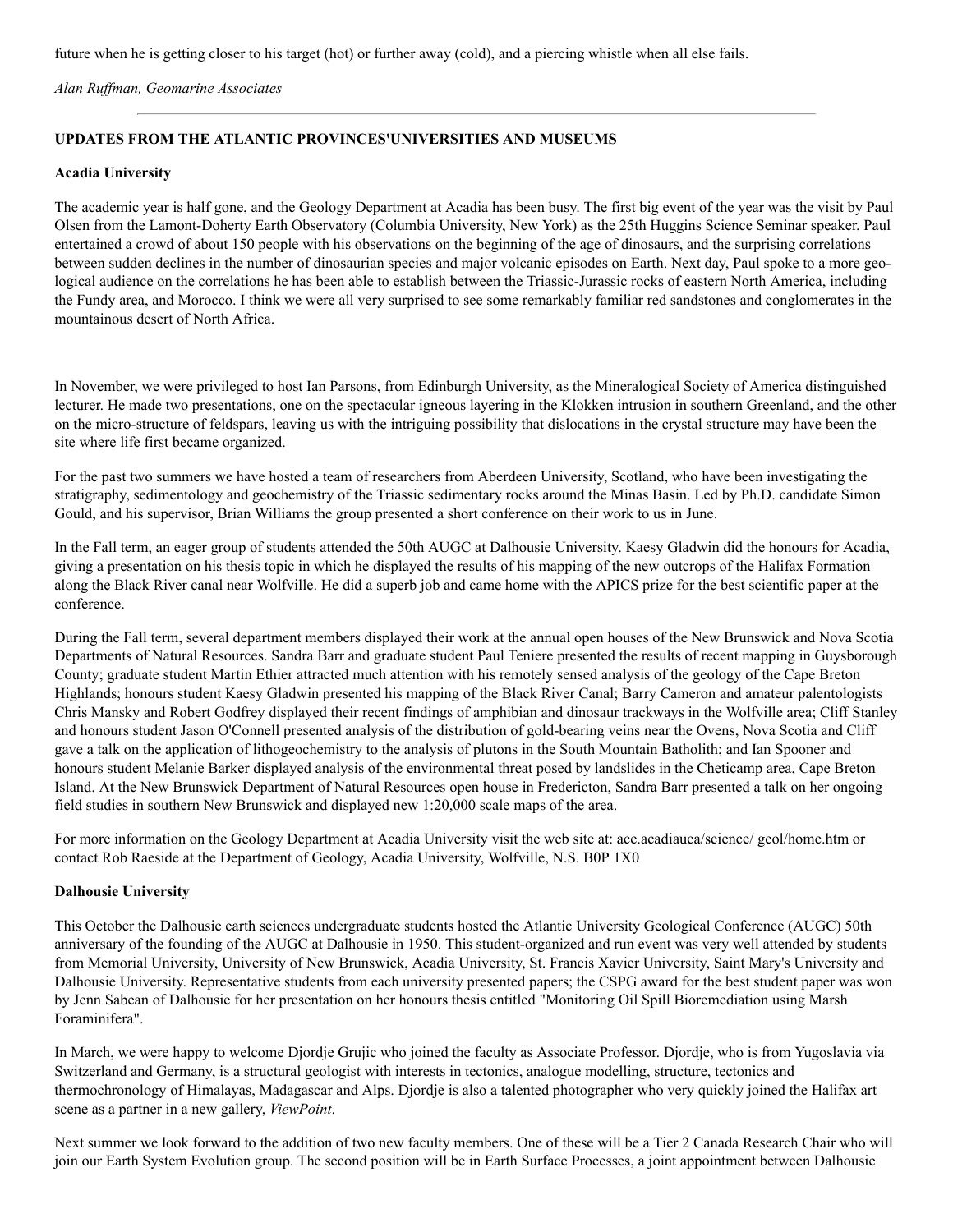and the Canadian Institute for Advanced Research. Meanwhile, we are grateful to retired faculty, Gunter Muecke and Franco Medioli, for helping us to maintain our undergraduate programs by staying on in a teaching role.

Members of the Dalhousie Regional Electron Microprobe Laboratory have been awarded an NSERC Major Installation Grant to replace their old JEOL 733 purchased in1984. A new instrument should be in place in the second half of 2001. This success is due in large part to the efforts of Prof. Barrie Clarke and Dal technologist, Bob MacKay.

Prof. David Scott is part of a group headed up by R.T. Patterson (Carleton University) to examine paleoclimate records versus productivity on the west coast. This is funded by a four year \$600K strategic grant. David also has just received funding (with M. Risk at McMaster and C. Hillaire-Marcel at UQAM) to look at climate archives contained in deepsea corals off Nova Scotia. The belief is that deepsea corals hold the key to high-resolution climate records in the ocean. This is a five year \$1 million programme and should bring three new graduate students to Dalhousie.

For more information visit the web site at: meguma.earthsciences.dal.ca/

es-home.htm or contact Peter Reynolds at the Department of Earth Sciences, Dalhousie University, Halifax, N.S. B3H 4J1

#### **Saint Mary's University**

Within the last year, the Geology Department of Saint Mary's University has undergone a number of changes. A major loss in staff was incurred when Dr. John Waldron, a twenty-year member of the faculty, accepted a position as professor at the University of Alberta. His many contributions to the Department, his excellent teaching and research skills, and his friendly rapport with staff and students will be very much missed. We wish him all the best in his new position.

Dr. Victor Owen is on sabbatical leave from September and Dr. Georgia Piper is continuing another year as Director of Graduate Studies and Research in addition to her teaching and research workload. Two new full-time faculty have been hired to round out the geology program for the year. Dr. Dave Keighley took over the sedimentology, petroleum geology and structural geology courses of John Waldron. Dave has come to the Department after completing his Ph.D. under Ron Pickerill at UNB and undertaking a post-doc at the University of Liverpool, England, under Prof. Steve Flint. He is continuing his research on estuarine sequence stratigraphy in the Book Cliffs of Utah, and lacustrine sequence stratigraphy in the Uinta Basin of Utah. This research is now being extended to include lacustrine successions from the Carboniferous of the Maritimes.

Dr. Don Fox, who did his doctorate at Dalhousie University under Dr. Marcos Zentilli, returned to Halifax after teaching for one year in New Brunswick. He is currently teaching courses in Environmental Geology and Geochemistry at Saint Mary's. His research interests include mineralogy and geochemistry of acid rock drainage, water quality and metals in the environment, and GIS-based environmental modeling and digital elevation modeling. He is also looking after the maintainance of our web site.

Our part-time faculty include John Calder, A. Chatterjee, Howard Donohoe, Cecily Honig, Ann-Marie Ryan and Robert Ryan. Randy Corney will be instructing a web-based course in introductory geology that was initiated by John Waldron. Dr. David Piper was appointed adjunct professor in the Department. Dr. Jarda Dostal has once again taken on the position of Department chair.

At present, we have seven students working on their honours theses, one of whom, Ashley de Jong, recently gave a talk on her research at the Atlantic Universities Geological Conference. Two third year students are going to Mexico for five months, starting in January, 2001, to study and do research at the Institute de Geologia, Universidad Nacional Autonoma de Mexico in Mexico City. The trip is sponsored by the NAFTA Student Mobility Program. The students'geology club is planning a field trip to Iceland during the winter study break.

This year, a new Geology computer lab has been established and includes software that will aid in mapping surface and subsurface features using seismic data. Also, GIS software will be installed on each computer.

For more information visit the web site at: www.stmarys.ca/academic/science/

geology/geohome.html or contact Jarda Dostal at the Geology Department of Saint Mary's University, Halifax, N.S. B3H 3C3

#### **St. Francis Xavier University**

The faculty in the Department of Geology at St. Francis Xavier University views teaching and research as complementary, synergistic activities and strive to involve senior undergraduate students in research. Currently, there are seven students pursuing post-graduate studies at St. F. X. Geology Department or with affiliated universities. All faculty members are supported by NSERC grants as well as receiving other sources of external funding that support their research programs.

Alan Anderson is the Chair of the Department. His research interests include geochemical and fluid inclusion studies of fluid processes in crustal rocks, with emphasis on ore forming environments, and microbeam x-ray absorption fine structure studies of metal complexes at elevated temperatures and pressures. He received the *Hawley Medal* for best paper published in 1998 in the Canadian Mineralogist.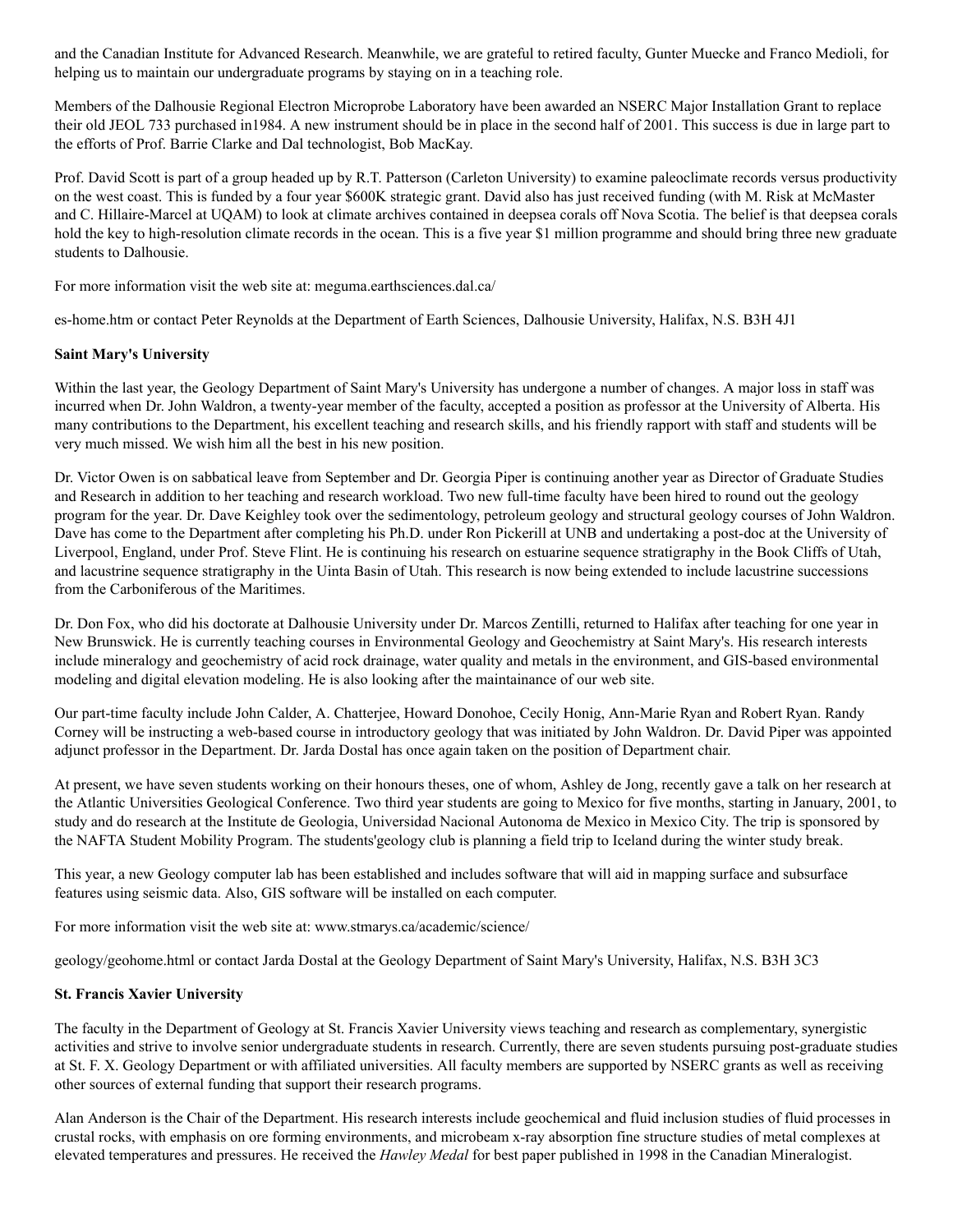Recently, he was an invited speaker at the 2000 AGU meeting in Washington, D.C. and the 1999 meeting of the NRC, Steacie Institute, Ottawa.

Hugo Beltrami is involved in research projects in paleoclimatology, climatic variability, nonlinear dynamics, and heat flow. He is a guest editor for a special issue of *Global and Planetary Change*, and the Canadian leader for the UNESCO, IGCP-428 Project *Past Climate Inferred From the Analyses of the Underground Temperature Field, Borehole Temperatures and Climate Reconstruction*.

Lisa Kellman is the most recent member to join the Department. She is actively involved in research on watershed biogeochemistry, environmental applications of stable isotope geochemistry, nitrogen cycling and agricultural contamination. She is involved with the Program in Interdisciplinary Studies in Aquatic Resources, and related projects dealing with the Antigonish Harbour environmental assessment, and evaluation of the St. George's Bay ecosystem.

Mike Melchin's interests include research in invertebrate paleontology and stratigraphy, particularly the bio-stratigraphy and paleobiology of graptolites. He is serving on the NSERC Solid Earth Sciences grant selection committee in addition to being Secretary of the International Subcommission on Silurian Stratigraphy, editor of *EON* and assistant coordinating author of the 3rd Edition of the *Treatise on Invertebrate Paleontology, Part V, Graptolithina*.

Brendan Murphy's research focuses on orogenic processes, with particular reference to Avalonia. He was awarded the Gledden Scholarship by the University of Western Australia and will pursue research at the Tectonic and Special Research Centre in Perth in early 2001. He is presently co-leading the UNESCO IGCP- 453 Project on *Ancient Orogens and Modern Analogues*. He recently co-authored a textbook on Earth Systems for an introductory level university course, and is currently finishing another on Physical Geology.

Randall F. Cormier's (retired) research areas focused on rubidium/strontium geochronology of granitoid and volcanic rocks in the Northern Appalachians.

For more information visit the web site at: www.stfx.ca or contact Cindy Murphy at the Geology Department of St. Francis Xavier University, Antigonish, N.S. B2G 2W5

#### **University College of Cape Breton**

Geology is a major part of the School of Science and Technology at University College of Cape Breton (UCCB). Although it is not a degree granting discipline, it is a major component for several programs including, Environmental Health (Public Health Inspector), Environ-mental Engineering, Petroleum Engineering and Civil Engineering technologies. Students enrolled in these programs, as well as the Arts and Science and Business, take courses in Introductory Geology, Hydrogeology and Engineering Geology.

In addition to teaching these courses, Fenton Isenor is also involved in the Environmental Site Technician Certificate Program. This program, under the direction of the Department of Extension and Community Affairs, involves the development and delivery of a Watershed Management Course for displaced Sysco and Devco workers. Fenton just completed teaching his 7th Basic Prospecting Course contracted with the Nova Scotia Department of Natural Resources. This course exposes the general public to basic geological knowledge and mining issues in the Province of Nova Scotia. Over 100 students have graduated since 1993. Fenton's main research is in Quaternary Geology in the Loch Lomond - Stirling region of southeastern Cape Breton Island.

Erwin Zodrow (Professor Emeritus) is busy compiling and cataloguing his fossil collection for the Nova Scotia Museum at UCCB and continues to do research in the Carboniferous coal-fields of Cape Breton Island. His main focus is developing robust and objective taxonomic parameters for palaeobotany involving coal-plant fossils (not including the lycophytes) from the Cape Breton coalfields which can be applied to all the Carboniferous plant-bearing units. In addition to the classical taxonomy that for two centuries has been using morphology, Erwin is taking a more interdisci-plinary approach to fulfill his objective by using many modern experimental techniques such as FTIR, py-Gc/Ms and 13C NMR methods for chemo-taxonomy, SEM and TEM methods for systematic analysis of epidermal morphology (cuticular studies) and microspore taxonomy, and fractal taxonomy. Involved in this basic and theoretical research is an international scientific team with members from the UK, Czech Republic, USA, Canada and Bulgaria. Research is being supported by NSERC, Indiana University, Nova Scotia Museum and the University College of Cape Breton.

For more information visit the web site at: www.uccb.ns.ca. or contact Fenton Isenor or Erwin L. Zodrow at the Department of Physical and Applied Sciences, University College of Cape Breton, Sydney, N.S. B1P 6L2

#### **University of New Brunswick**

The summer and autumn have been busy as usual in the Department. We particularly pleased to welcome Murray Gingras as our newest faculty addition in Sedimentology/ Stratigraphy. Murray arrived in Fredericton for long enough this summer to make arrangements to leave for Amazonia where he has a continuing project, and has been developing projects in the Carboniferous of New Brunswick, as well as drooling over the Bay of Fundy. He has initiated several sediment/porosity problems, including one using magnetic resonance imaging for *in situ* imaging of core.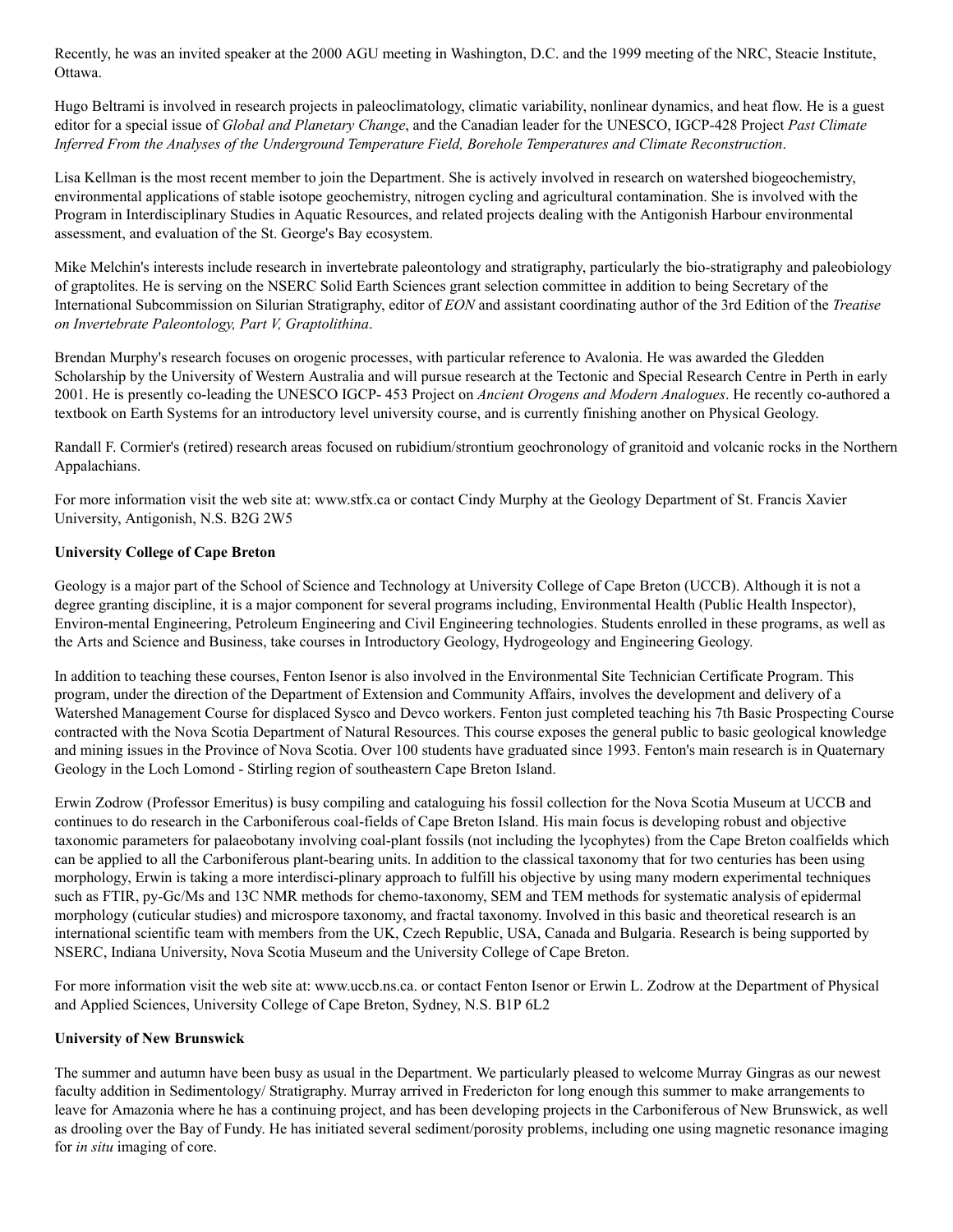Tom Al has been commuting between New Brunswick, Ontario and Florida with research projects encompassing a range of hydrogeological, hydrogeo-chemical, solvent hydrology and environmental mineralogy issues. For much of the fall, he has been developing an groundwater NCE proposal. Karl Butler has been acquiring various new geophysical tools for studies in rock properties, groundwater flow and other near-surface geophysical programs. Much of the latter ties in with Bruce Broster's work on applied glacial geology, with hopes for a GPR system in the near future.

Dave Lentz is well into the expansion of economic geology since joining the Department last January. He has pro-jects in New Brunswick, Manitoba and NWT. As part of the rejuvenation of mineral deposits geology, he has developed the ORE Group newsletter that can be accessed through the Department web site. Additionally, Dave received a New Opportunities Grant from CFI under the program to upgrade analytical capabilities in the Department.

When not editing, Ron Pickerill spends his time managing the state of ichnology in the world. For the past several months, Dr. Jeong Yul Kim of Cheongwon, Korea has been visiting with Ron but returned home at the New Year.

The Space and Planetary Centre, supported by NASA and CFI, has been formally established as part of John Spray's research program. This is the only NASA-supported Regional Planetary & Imaging Facility in Canada, and is open to researchers outside UNB. In addition to his crew in Sudbury, John has been involved in the Mars Society / NASA Project at Haughton crater, Devon Island.

UNB had a significant presence in the Arctic Islands last summer. In addition to the Devon Island project, Joe White was involved in the Cornwallis Pb-Zn belt project looking at structural control of mineralization. His other projects include late Paleozoic deformation in the Maritimes and Cenozoic to recent tectonics in the NW Cordillera, as well as micromechanical behaviour of rocks.

Paul Williams is on sabbatical in Perth Australia, but managed to find time to visit the Monashee Mountains this past summer.

For more information visit the web site at: www.unb.ca/web/geology/ or contact Joseph Clancy White at the Department of Geology, University of New Brunswick, Fredericton, N.B. E3B 5A3

#### **Nova Scotia Museum of Natural History**

Deborah Skilliter, the new Project Palaeontologist at the Museum of Natural History, has been working on an exhibit titled *Trace Fossils of Atlantic Canada* which is co-sponsored by the Nova Scotia Museum of Natural History and Heritage Canada. The exhibit will highlight the diverse and rich palaeoichnological heritage of the Atlantic Provinces and is set to open in 2002. The exhibit, which will be the first in North America to deal solely with trace fossils, will tour across Canada. Pending funding, an interactive, educational web site about the exhibit will be simultaneously launched.

Deborah is currently in the very final stages of completing her Master's thesis at Boston College in Massachusetts. The thesis examines distal marine influence in a portion of the Joggins Formation utilizing coal petrology, geochemistry, stratigraphy, sedimentology and palaeontology. She is currently preparing a publication on the geochemical and palaeoecological interpretation of the Forty Brine coal seam. Deborah's other research interest, with colleagues from Boston College, is the reevaluation of the traditional marine transgressive model of the Grand Canyon's Bright Angel Shale in light of recent palynomorph analyses from these sedimentary rocks.

Other news from the museum is that Robert Grantham, Curator of Geology, retired in November to take on the job of Executive Director at the new Johnson Geoscience Centre in St. John's, Newfoundland.

For more information visit the web site at: nature.museum.gov.ns.ca. or contact Deborah Skilliter, at the Nova Scotia Museum of Natural History, 1747 Summer Street, Halifax, N.S. B3H 3A6

*Chris White, NSDNR*

#### **PROPOSED BY-LAW CHANGES**

Linda Ham on behalf of the AGS Executive and Council proposes by-law amendments for members to be considered, and voted on, at the Annual General Meeting, February 10, 2001. The by-law amendments pertain to responsibilities and duties of both the Treasurer and the Newsletter

Editor. The amendments are as follows:

1. It is proposed that duty 4 of the Treasurer, currently reading "Maintains and updates master membership list" and duty 2 of the Newsletter editor, currently reading "Provides changes of addresses, etc., to Treasurer to update the membership list", be switched. Therefore, upon ratification at the AGM, the Newsletter Editor will be responsible for maintaining and updating the master membership list for the Society.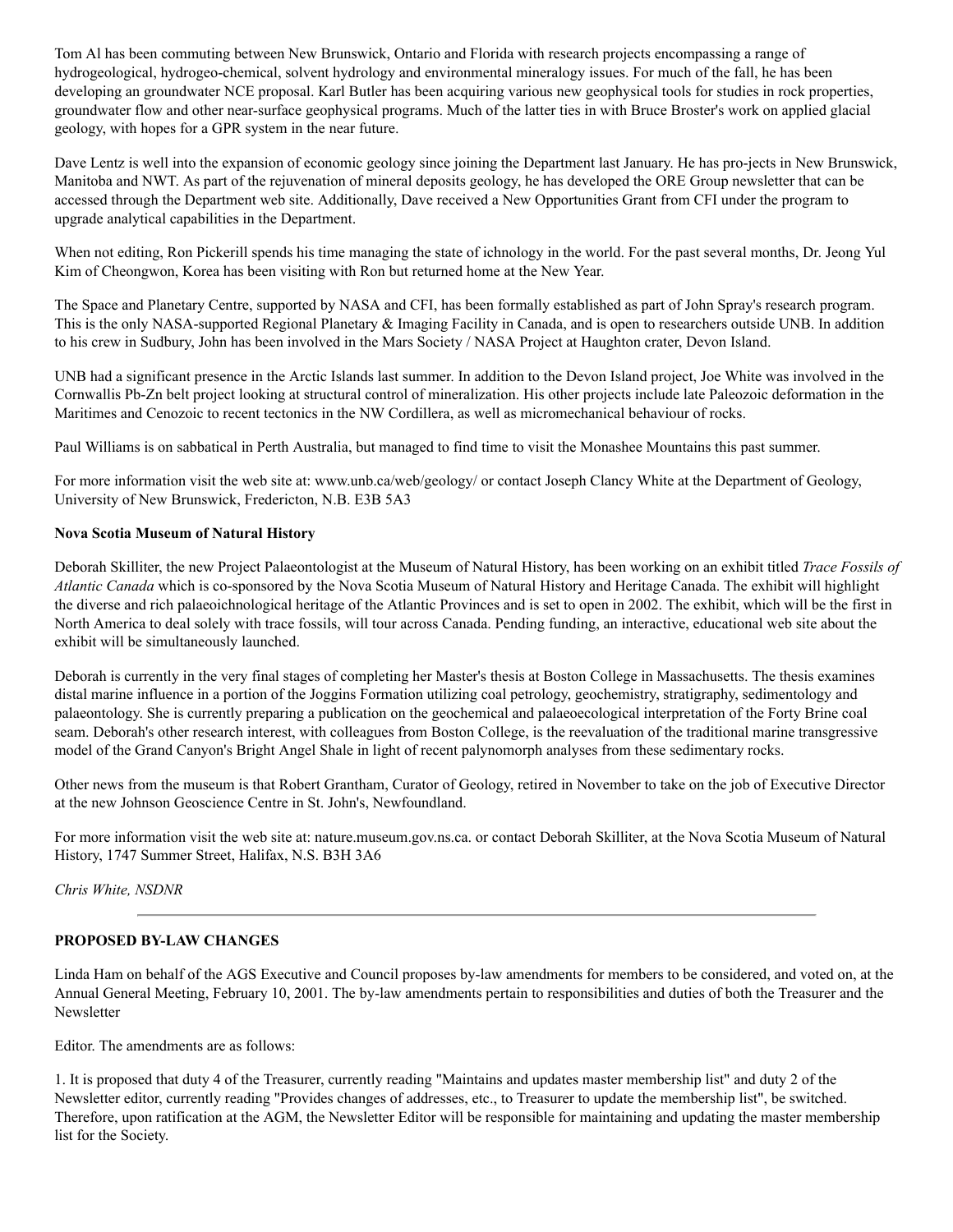2. It is also proposed that duty 1 of the Newsletter Editor be reworded to reflect the current quarterly publication schedule for the newsletter. Currently, the bylaws read "Normally, there are nine issues per year, September to May" and it is proposed that the wording be amended to read "The Newsletter will be published at least quarterly".

3. An additional duty/responsibility is proposed for the Newsletter Editor. "The Newsletter Editor can, at his or her discretion, solicit newsletter contributions with the help of an *ad hoc* committee. This committee can be made up of Council members, Executive members or members at large. The purpose of the committee is to assist the Newsletter Editor in obtaining relevant information for inclusion in the newsletter".

Therefore, the new by-laws and the duties of these two positions would read:

Treasurer:

1. Prepares financial reports as required by law (37).

2. Submit balance sheet and operating account to Financial Reviewers prior to AGM (at least two weeks from AGM recommended) and same to members at AGM (39).

3. Handles sales of publications (task under review).

4. Provides changes of addresses, etc. to the Newsletter Editor to update the membership list.

Newsletter Editor:

1. Prepares and distributes the Newsletter covering the activities of the AGS and items of interest to AGS members in the Atlantic Provinces. The Newsletter will be published at least quarterly.

2. Maintains and updates master membership list.

3. The Newsletter Editor can, at his or her discretion, solicit newsletter con-tributions with the help of an *ad hoc* committee. This committee can be made up of Council members, Executive members or members at large. The purpose of the committee is to assist the Newsletter Editor in obtaining relevant information for inclusion in the newsletter.

*Linda Ham, AGS Councillor*

#### **DATES TO REMEMBER**

January 23-26, 2001

British Columbia and Yukon Chamber of Mines, Cordilleran Exploration Roundup. Hotel Vancouver, Vancouver, British Columbia. For more information please Sheila Holmes (604-681-5328) or e-mail: chamber@chamberofmines.bc.ca.

February 9-10, 2001

Atlantic Geoscience Society, Annual Colloquium and General Meeting. Delta Beausejour Hotel, Moncton, New Brunswick. For more information contact Mike MacDonald (902-424-2523 or mamacdon@gov.ns.ca)

March 11-14, 2001

Prospectors and Developers Association of Canada. International Convention and Trade Show. Metro Toronto Convention Centre, Toronto, Ontario. For more information contact the PDAC (416-362-1969 or info@pdac.ca)

March 6, 2001

Annual General Meeting of the Nova Scotia Chamber of Mineral Resources. Holiday Inn Harbourside, Dartmouth, Nova Scotia. For more information contact Terry Daniels (902-798-0187 or terry.daniels@ns.sympatico.ca)

#### May 27-30, 2001

GAC-MAC Joint Annual Meeting. Memorial University of Newfoundland. For more information phone 709-729-2301 or visit the web site at www.geosurv.gov.nf.ca/ stjohns2001/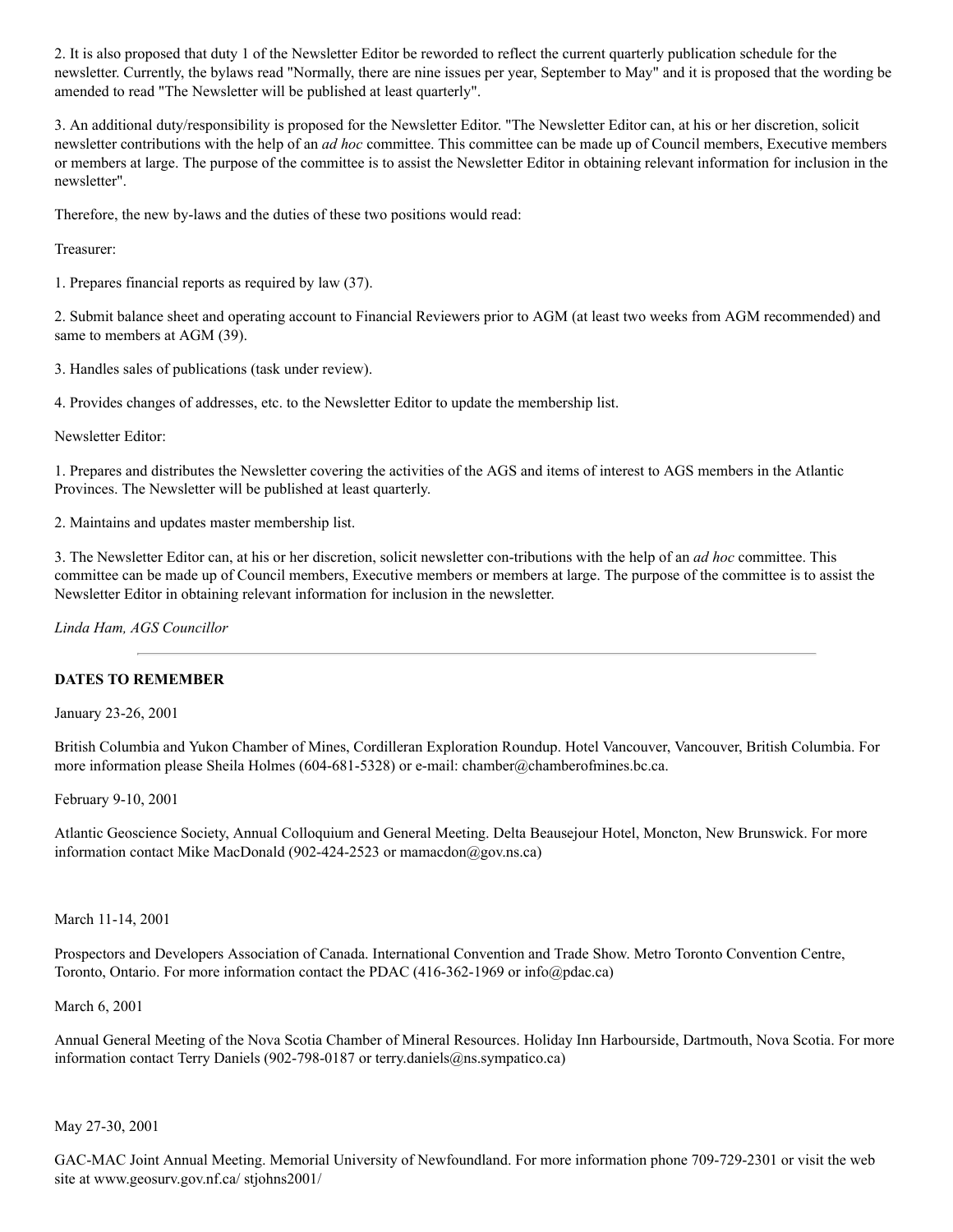| <b>Executive</b>                                   | AGS 2000 - 2001                                  | <b>Councillors</b>                                                                                                                                                                     |
|----------------------------------------------------|--------------------------------------------------|----------------------------------------------------------------------------------------------------------------------------------------------------------------------------------------|
| President: Mike MacDonald                          | Vice President: Tom Martel                       | Tom Al, Jennifer Bates, Jarda Dostal,                                                                                                                                                  |
| c/o Nova Scotia Department of Natural<br>Resources | Treasurer: Ken Howells<br>Secretary: Peter Giles | Paul Durling, Linda Ham, Randy Miller,<br>Dave Mossman, Brendan Murphy,<br>Michael Parkhill, Alan Ruffman, Clint<br>St. Peter, Ian Spooner, Peter Wallace,<br>Dick Wardle, Tim Webster |
| 1701 Hollis Street                                 | Past President: Chris White                      |                                                                                                                                                                                        |
| P.O. Box 698                                       |                                                  | <b>Editor</b><br>Jennifer Bates                                                                                                                                                        |
| Halifax, Nova Scotia B3J 2T9                       |                                                  | <b>Publicity</b><br>Chris White                                                                                                                                                        |
| Tel: (902) 424-2523                                |                                                  |                                                                                                                                                                                        |
| Fax: (902) 424-7735                                |                                                  |                                                                                                                                                                                        |
| E-mail: mamacdon@gov.ns.ca                         |                                                  |                                                                                                                                                                                        |

# **Colloquium and Annual General Meeting - 2001**

February 9-10, 2001

## Delta Beausejour Hotel, Moncton, New Brunswick

The AGS cordially invites you to attend the AGS 2001 Colloquium in Moncton, New Brunswick. The Conference Organizing Chairman is Mike MacDonald, Nova Scotia Department of Natural Resources. The conference will consist of two days of technical presentations at the Beausejour Hotel on February 9 and 10, 2001. AGS poster and oral presentations will be based on the following themes:

- 1. Current Research
- 2. Geological Correlations Between New Brunswick and Maine
- 3. Onshore and Offshore Oil and Natural Gas Exploration and Related Research

## **Registration**

Anyone who plans to attend the 2001 AGS Colloquium is encouraged to pre-register on-line by visiting the AGS web site at.is.dal.ca/~walla/ags/ags.htm. Pre-registration gives the conference organizers an idea of the number of delegates to expect. Please note that payment (by cheque or cash) must be made at the conference.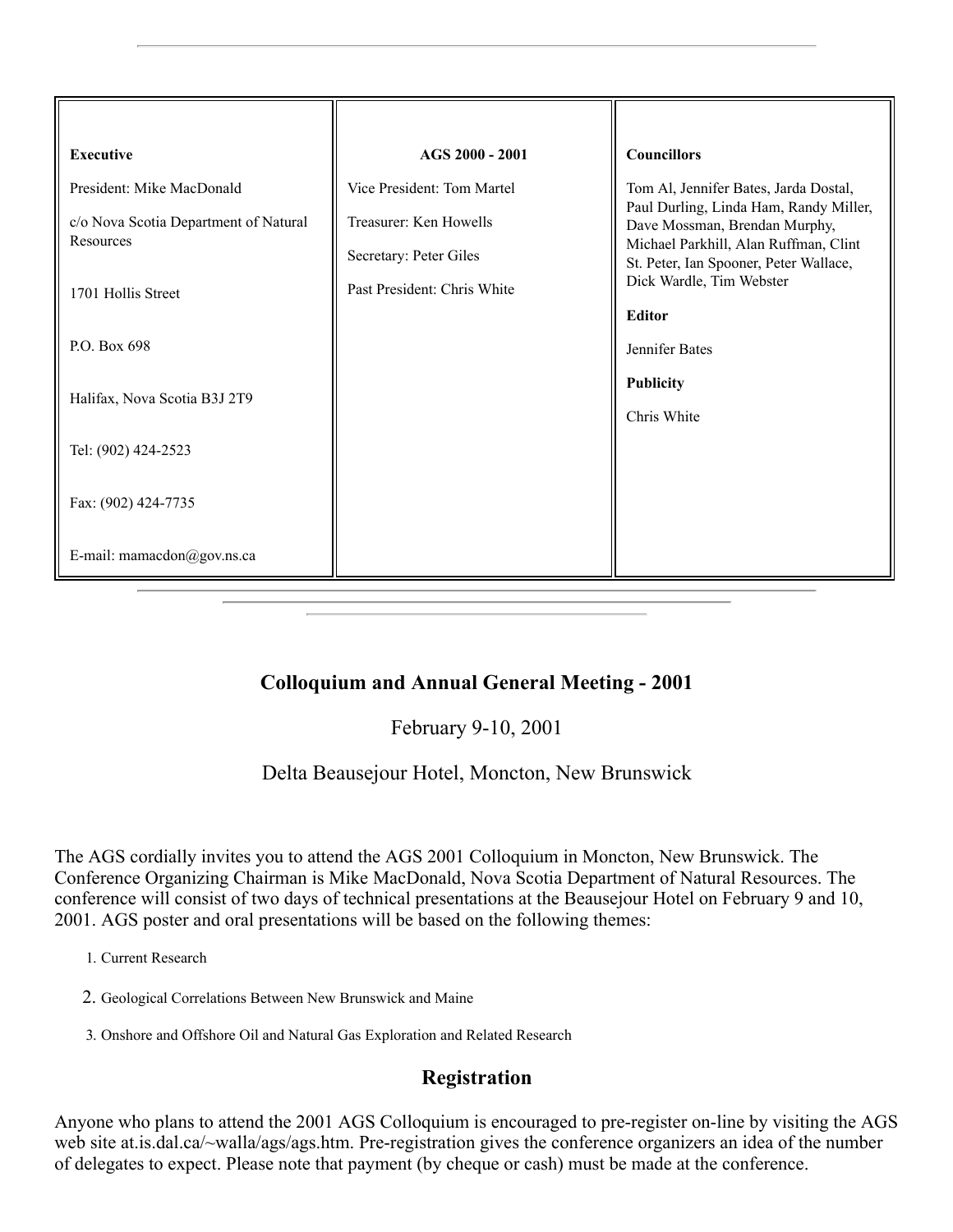Registration fees for the conference have been set at \$40.00 for professionals and \$15.00 for students. These fees are a great bargain, as they include AGS membership fees for 2001/2002.

Delegates are encouraged to attend the Annual General Meeting, featuring a soup and sandwich luncheon and good old maritime hospitality, spiced up with some AGS business ... a great deal at \$11.50. In addition, don't forget to book your tickets for the Saturday evening banquet, always a hit! This year for the affordable sum of \$25.00 you can enjoy a great meal and hear Scott Swinden, President, Geological Association of Canada, speak about the recent communication events, including the attempted re-naming of Mount Logan.

### **Accommodation**

The conference will be held at the Delta Beausejour Hotel in Moncton, New Brunswick. Requests and payment for accommodation must be arranged with the Delta Beausejour Hotel Inn (phone 1-800-268-1133 or 506-854- 4344; fax: 506-858-0957). Rates are \$89.00 for rooms plus 15 % HST (1-4 persons per room). **Note: the AGS has reserved a block of rooms so that the society can have access to conference facilities at no charge. If a minimum number of room bookings is not achieved, the society will be charged for conference rooms. So lets all stay at the Beausejour! When booking your room please quote conference "AGS Colloquium".**

# **Call for Papers - Second Circular**

All participants are invited to submit abstracts which will qualify the authors to make either an oral or poster presentation. The Organizing Committee reserves the right to reject abstracts which are not presented in the correct format, to limit the number of contributions from any one author, and to assign any contributed paper to either oral or poster presentation, although we will attempt to accommodate the author's wishes wherever possible. Abstracts may be submitted in either English or French.

Abstracts need to be 400 or less words (Times Roman 12 point) and prepared in Microsoft Word 97. The abstracts will be published in *Atlantic Geology*, therefore the format must be consistent with the journal format: titles in bold with upper and lower cases as normal for first word and proper names; one line of spacing separating title from authors, followed by affiliations on the next line; all lines centre justified, and separated from the first paragraph by one line of spacing. Consult a copy of *Atlantic Geology* for details of abstract formatting.

Provide the author's names in order of decreasing contribution, and please indicate **separately**:

- 1. whether the paper is intended for poster or oral presentation,
- 2. student's name and degree program if a student is presenting (**it is critical to indicate the program level, i.e. B.Sc., M.Sc. or Ph.D.**)
- 3. whether a LCD projector will be used for the oral presentation,
- 4. if you require a table for your poster display,
- 5. whether student presenters wish to be considered for the Noranda Award (see below).

Student presenters are eligible for the following awards:

**Rupert MacNeill Award** - best oral presentation by a student

**Graham Williams Award** - best poster presentation by a student

**Noranda Award** - given by Noranda Mining & Exploration Limited for the best paper by a student in Economic Geology (either oral or poster presentation). This award involves summer employment with Noranda so you must indicate with the abstract submission whether or not you wish to be considered. A student submission with no indication will be considered a "no".

# **Abstract Deadline**

Deadline for submission is January 12, 2001. Submit as a Word97 attachment, by email or mail to: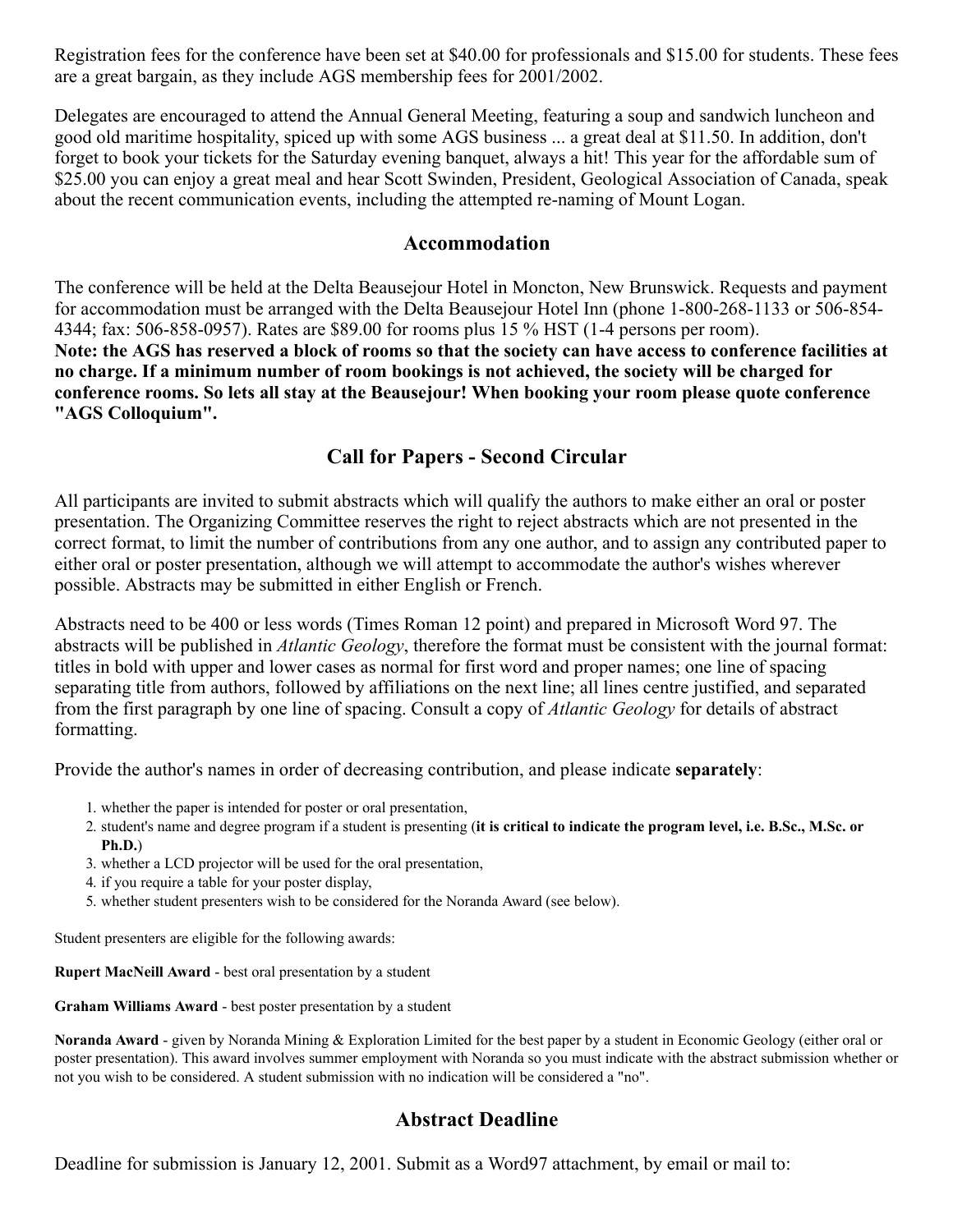Michael Parkhill

New Brunswick Department of Natural Resources and Energy

P.O. Box 50

Bathurst, NB E2A 3Z1

Phone: 506-547-2070, Fax: 506-547-7694

email: Michael.Parkhill@gnb.ca

If you have questions or require additional information regarding any aspect of the Colloquium, please do not hesitate to write or call:

Mike MacDonald, Colloquium Chairman

Nova Scotia Department of Natural Resources

P.O.Box 698

Halifax, NS B3J 2T9

Phone: (902) 424-2523, Fax: (902) 424-7735

email: mamacdon@gov.ns.ca



The Atlantic Geoscience Society will host the joint annual GAC-MAC meeting in Halifax in May 2005. The core of a Local Organizing Committee (LOC) has been assembled and is starting the long process of ensuring that this meeting will be another successful undertaking by AGS.

The LOC needs a distinctive logo which will be used for a wide range of advertising and promotional applications. The logo should provide a graphic association with Nova Scotia